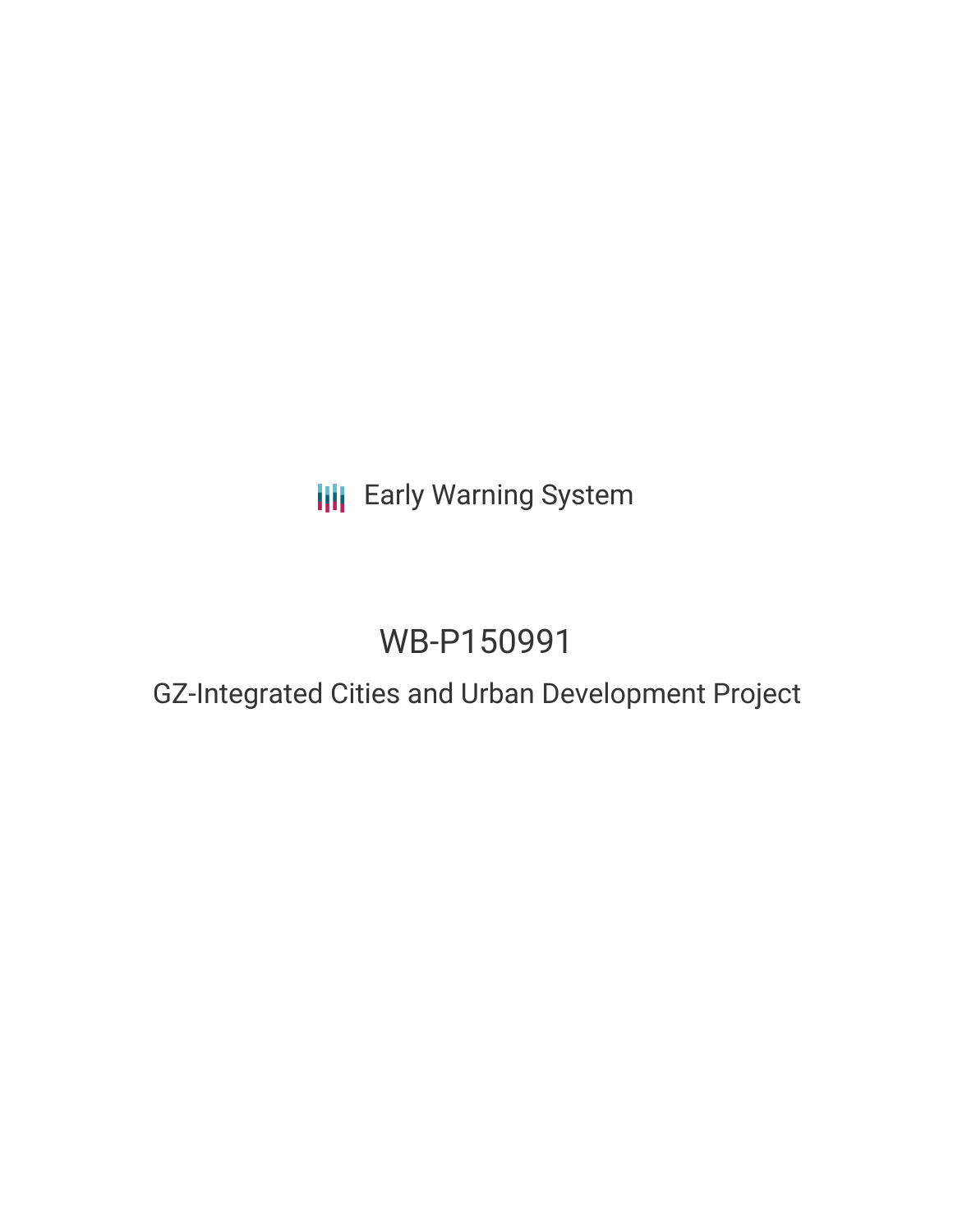

#### **Quick Facts**

| <b>Countries</b>              | Palestine, West Bank, Gaza        |
|-------------------------------|-----------------------------------|
| <b>Financial Institutions</b> | World Bank (WB)                   |
| <b>Status</b>                 | Active                            |
| <b>Bank Risk Rating</b>       | B                                 |
| <b>Voting Date</b>            | 2016-09-21                        |
| <b>Borrower</b>               | PALESTINE LIBERATION ORGANIZATION |
| <b>Sectors</b>                | Finance                           |
| <b>Project Cost (USD)</b>     | $$5.00$ million                   |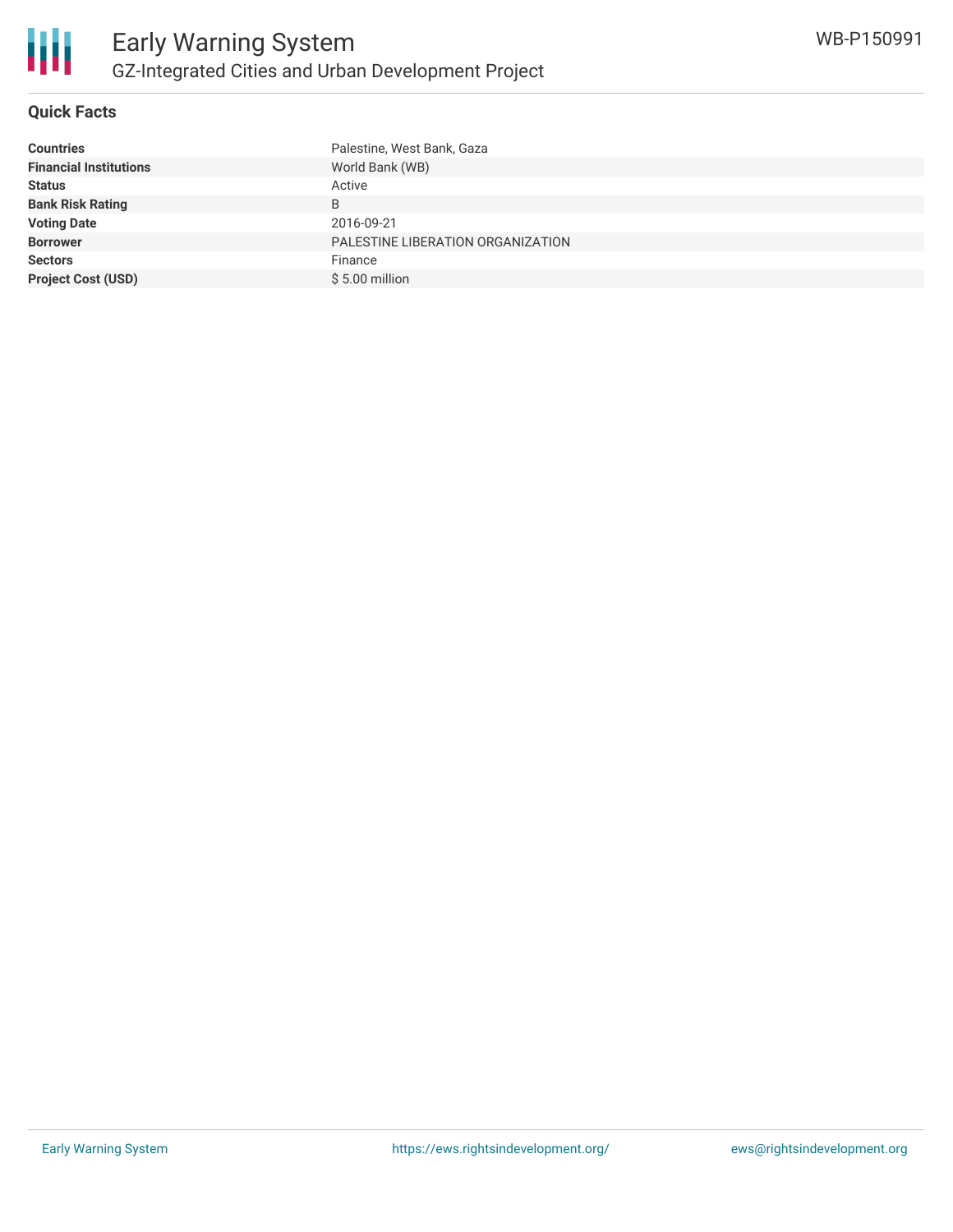

#### **Project Description**

The objective of the Integrated Cities and Urban Development Project for West Bank and Gaza is to enhance the capacity of participating urban areas to plan for sustainable urban growth. The project has 2 components. (1) Planning for sustainable urban growth component strengthens the institutional and technical capacity of participating urban areas to plan for sustainable urban growth through, inter alia, the provision of Technical Assistance (TA), goods, and training. (2) Project implementation support and management cost component will finance the training, operating costs, and goods necessary for the technical oversight and implementation support of the proposed project to be performed by a Technical Supervisor (TS), Local Coordinator (LC) for Bethlehem, Hebron, and Nablus areas, and the existing Local Coordinator for the Ramallah-Al Bireh-Bitounia (RAB) Joint Coordination Unit. This component will also finance the management fee of the Municipal Development and Lending Fund (MDLF) that will manage procurement, finance, safeguards, and reporting for the proposed project based on technical inputs from the TS.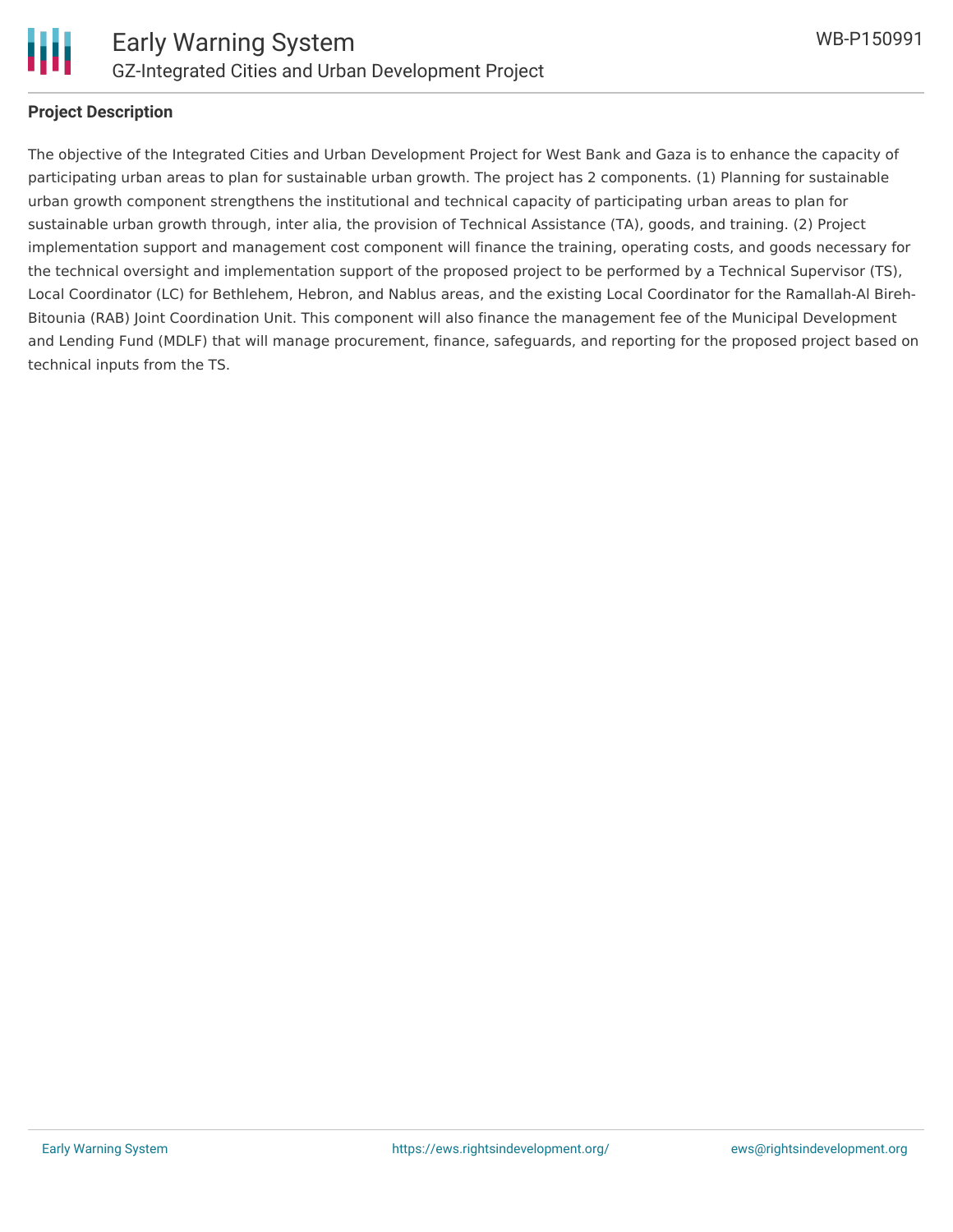

### Early Warning System GZ-Integrated Cities and Urban Development Project

#### **Investment Description**

World Bank (WB)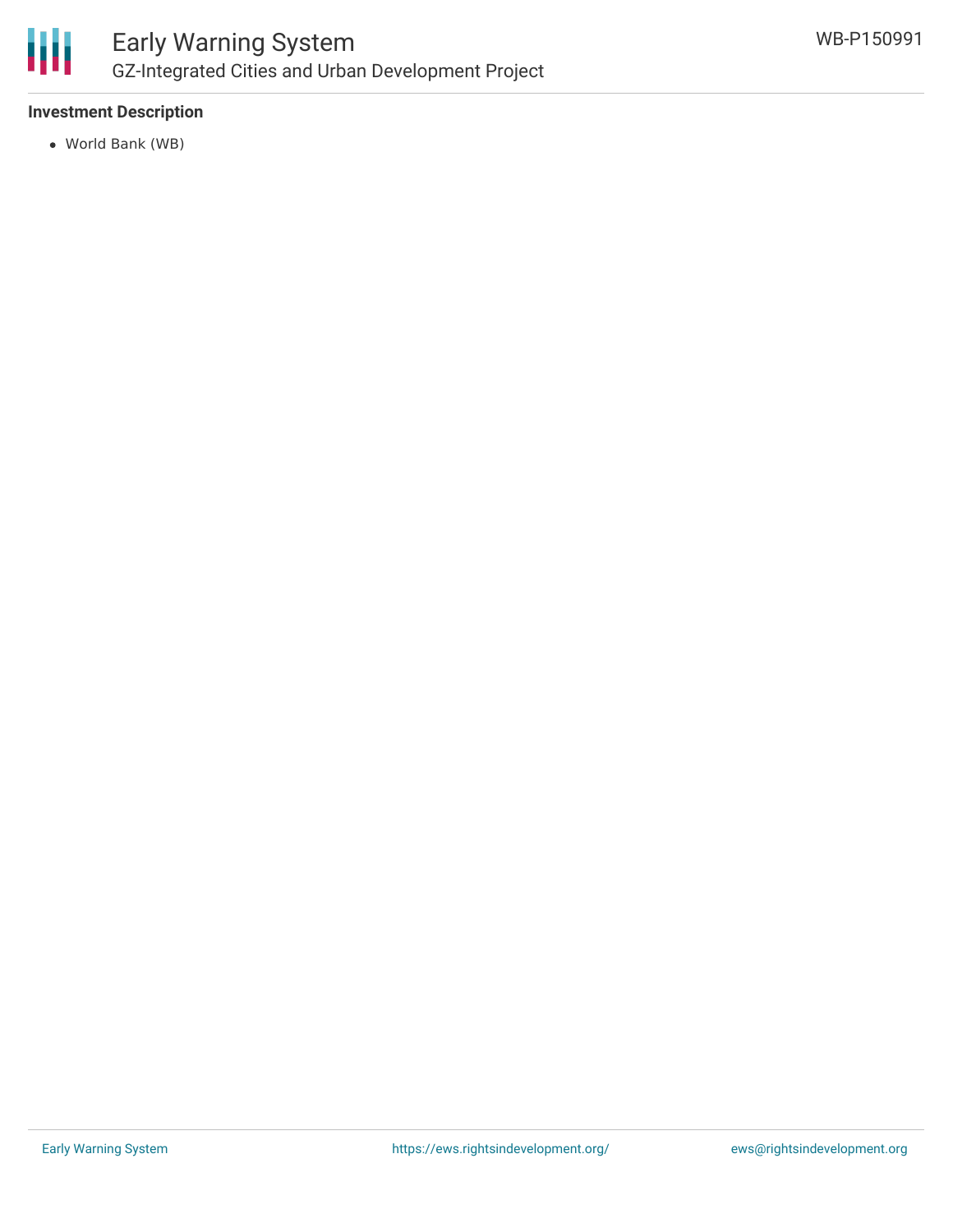

#### **Contact Information**

Name: Ministry of Local Government Contact: Mohammad Jabarin Title: Deputy Minister Tel: (972-2) 240-1455 Email: mohjabarin@yahoo.com>

Name: Municipal Development and Lending Fund (MDLF) MDP Contact: Tawfiq Budeiri Title: Director General Tel: (972-02) 296-6610 Email: tbdeiri@mdlf.org.ps

#### ACCOUNTABILITY MECHANISM OF WORLD BANK

The World Bank Inspection Panel is the independent complaint mechanism and fact-finding body for people who believe they are likely to be, or have been, adversely affected by a World Bank-financed project. If you submit a complaint to the Inspection Panel, they may investigate to assess whether the World Bank is following its own policies and procedures for preventing harm to people or the environment. You can contact the Inspection Panel or submit a complaint by emailing ipanel@worldbank.org. You can learn more about the Inspection Panel and how to file a complaint at: http://ewebapps.worldbank.org/apps/ip/Pages/Home.aspx.